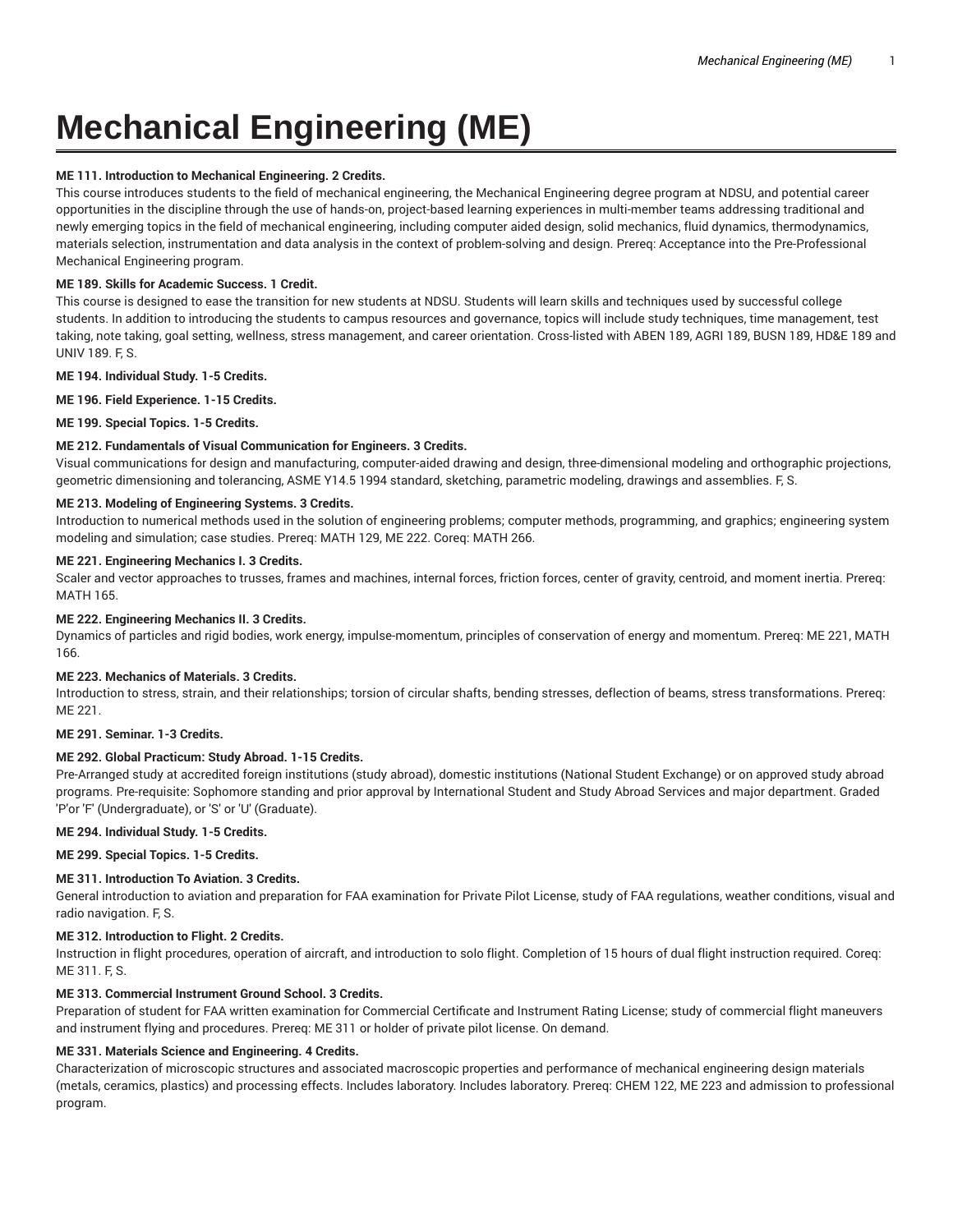# **ME 332. Engineering Materials II. 3 Credits.**

Characterization of properties and processes in metals; diffusion, phase diagrams, phase transformation, creep, wear, corrosion, fracture, and fatigue. Prereq: ME 331 and admission to professional program. S.

## **ME 350. Thermodynamics and Heat Transfer. 3 Credits.**

Basic concepts, first and second laws of thermodynamics; introduction to heat transfer principles. Prereq: ME 222 or equivalent. For non-mechanical engineering majors.

# **ME 351. Thermodynamics I. 3 Credits.**

Basic concepts, properties of pure substances and ideal gases. First and second law, entropy. Prereq: ME 222, MATH 259.

# **ME 352. Fluid Dynamics. 3 Credits.**

Foundations of the science of fluid dynamics. Basic concepts including thermodynamic principles applied to fluids. Development of conservation principles and applications. Prereq: ME 351 and admission to professional program.

# **ME 353. Thermodynamics II. 3 Credits.**

Continuation of Thermodynamics I. Cycle analysis, thermodynamic relations, mixtures, chemical reactions, and related topics. Prereq: ME 351 and admission to professional program.

## **ME 361. Introduction to Mechanical Engineering Profession. 1 Credit.**

A study of the effect of corporate structure and the application of economic analysis, scheduling procedures and available corporate resources to complete an engineering design program on time and within budget. Prereq: Admission to the professional program.

## **ME 379. Global Seminar. 1-6 Credits.**

NDSU instructed experience or field study in a foreign country. Conducted in English for residence credit. Pre-requisite: Prior approval by International Student and Study Abroad Services and major department. May be repeated. Standard Grading.

# **ME 391. Seminar. 1-3 Credits.**

## **ME 392. Global Practicum: Study Abroad. 1-15 Credits.**

Pre-Arranged study at accredited foreign institutions (study abroad), domestic institutions (National Student Exchange) or on approved study abroad programs. Pre-requisite: Sophomore standing and prior approval by International Student and Study Abroad Services and major department. Graded 'P'or 'F' (Undergraduate), or 'S' or 'U' (Graduate).

## **ME 394. Individual Study. 1-5 Credits.**

## **ME 397. Fe/Coop Ed/Internship. 1-4 Credits.**

**ME 399. Special Topics. 1-5 Credits.**

# **ME 412. Engineering Measurements. 3 Credits.**

Principles and characteristics of instruments used for engineering measurements, statistical analysis of data, signal conditioning, data acquisition systems. Includes laboratory. Prereq: ECE 303, ME 223 and admission to professional program. F, S {Also offered for graduate credit - see ME 612.}.

## **ME 421. Theory of Vibrations. 3 Credits.**

Fundamentals of vibrations; free, forced, and damped vibration of single and multiple degrees of freedom systems. Prereq: ME 213, MATH 266 and admission to professional program. {Also offered for graduate credit - see ME 621.}.

## **ME 435. Plastics and Injection Molding Manufacturing. 3 Credits.**

Product and process engineering for manufacturers of plastic products; material evaluation and selection, mold design, process design, quality evalutaion of manufactured plastic parts. Prereq: MATH 166. Cross-listed with IME 435. {Also offered for graduate credit - see ME 635.}.

## **ME 436. Biopolymers and Biocomposites. 3 Credits.**

Structure/properties/synthesis of biopolymers, biomaterials and engineered biocomposites derived from plant based materials. An interdisciplinary course designed for undergraduate students. Introduction to science and engineering of converting biorenewable resources into novel biobased materials and products. Introduction to principles and concepts critical to successful design of polymeric biomaterials, coatings, and biocomposites. Understanding environmental impacts through life cycle analysis (LCA). Prereq: CHEM 122 and at least junior standing. Cross-listed with CHEM 436 and CPM 436. {Also offered for graduate credit - See ME 636.}.

## **ME 437. Engineering Ceramics. 3 Credits.**

Study the crystal and defect structures to determine the electrical and mass transport behaviors in ceramic materials. Investigation on microstructure of ceramic materials and its effect on optical, magnetic, dielectic, and thermo-mechanical properties. Prereq: ME 223, ME 331 and admission to the ME professional program.

## **ME 442. Machine Design I. 3 Credits.**

Application of engineering mechanics, material properties, and failure theories to the design of reliable machine components. Prereq: Admission to professional program. Co-req: ME 331. {Also offered for graduate credit - see ME 642.}.

# **ME 443. Machine Design II. 3 Credits.**

Application of methods, procedures, and standards used in the design and selection of mechanical components and elements, including springs, roller and journal bearings, gears, brakes, belts and flexible elements. Prereq: ME 442 and admission to the professional ME program. {Also offered for graduate credit - see ME 643.}.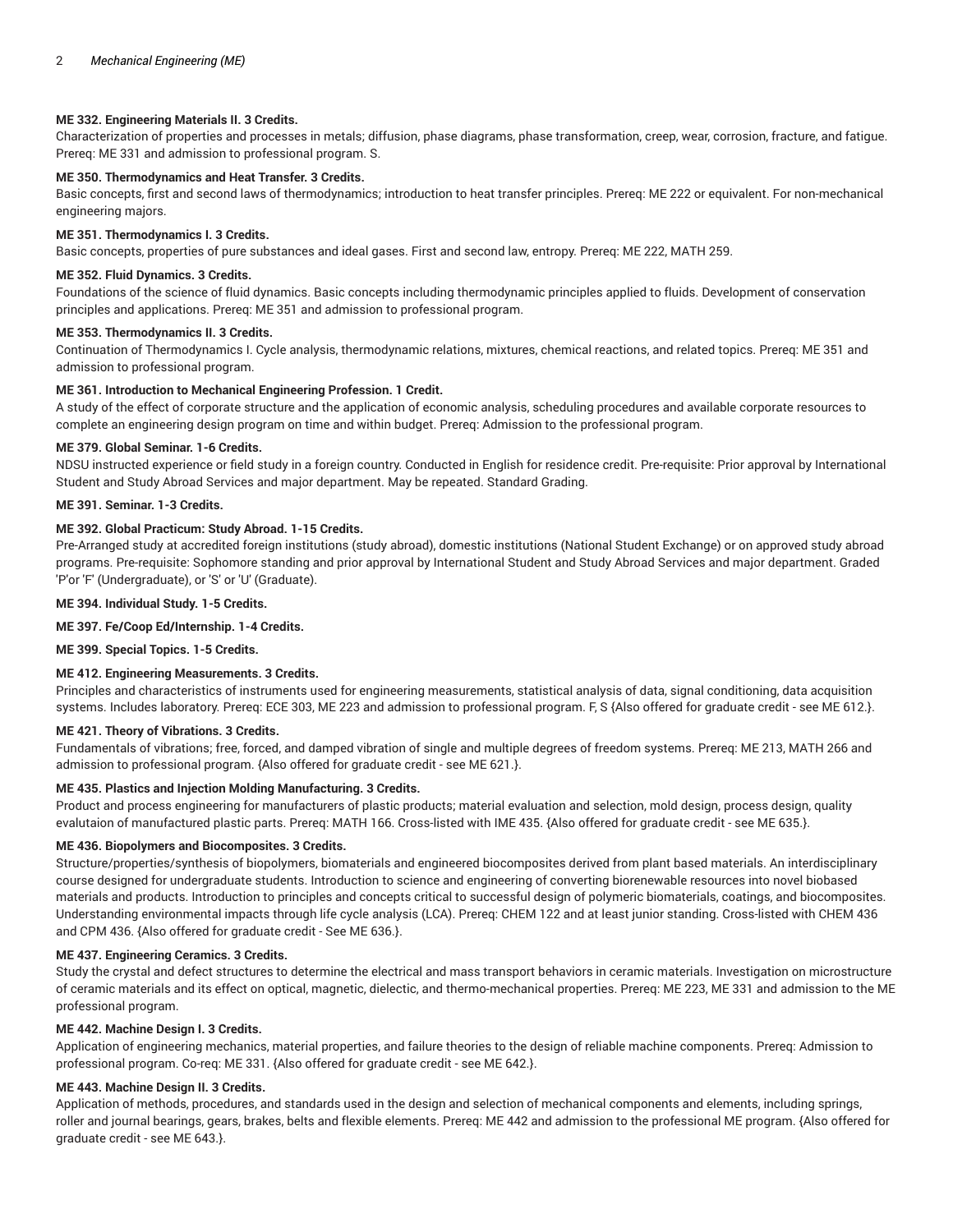# **ME 454. Heat and Mass Transfer. 3 Credits.**

Principles of heat transfer by conduction, convection, and radiation. Introduction to mass transfer principles. Prereq: ME 213, ME 352, MATH 266 and admission to professional program. {Also offered for graduate credit - see ME 654.}.

# **ME 457. Thermal Systems Laboratory. 3 Credits.**

Investigation of thermal, fluid and mechanical systems and instrumentations. Statistical methods are used in data collection and analysis. Prereq: Admission to professional program. Co-req: ME 454.

## **ME 461. Design Project I. 3 Credits.**

Capstone student project in design, analysis, and experimental investigation in mechanical engineering. Prereq: ME 361. Coreq: ME 443, ME 454, Senior standing in ME. Prereq: admission to professional program.

# **ME 462. Design Project II. 3 Credits.**

Capstone student project in design, analysis, and experimental investigation in mechanical engineering. Prereq: ME 461 and admission to professional program.

# **ME 468. Introduction to Biomechanics. 3 Credits.**

Introduction to the fundamentals of biomechanics including force analysis, mechanics of deformable bodies; stress and strain, transport phenomena, and viscoelasticity, as well as their applications on the biomechanics of soft and hard tissues. Prereq: ME 223 and ME 352 and admission to the professional ME program. {Also offered for graduate credit - see ME 668.}.

## **ME 470. Renewable Energy Technology. 3 Credits.**

Introduction to renewable energy technology, solar thermal energy systems, solar photovoltaic systems, wind turbines; biomass; bio-fuels; urban waste to energy from pyrolysis plants; hydrogen energy and fuel cells. Prereq: ME 350 or ME 351 and admission to the ME professional program. {Also offered for graduate credit - see ME 670.}.

## **ME 471. Experimental Stress Analysis. 3 Credits.**

Introduction to experimental techniques for the measurement of stresses and strains, including strain gages, optical methods, photoelasticity, and brittle coatings. Prereq: ME 442 and admission to professional program. {Also offered for graduate credit - see ME 671.}.

## **ME 472. Fatigue and Fracture of Metals. 3 Credits.**

Causes and effects of fatigue failure and fracture of metals, analytical methods for fatigue design and fatigue life prediction, fatigue crack initiation and propagation, fatigue testing and validation. Prereq: ME 442 and admission to professional program. {Also offered for graduate credit - see ME 672.}.

# **ME 473. Engineering with Polymeric Materials. 3 Credits.**

This course will introduce basic polymer materials including plastics, rubbers, adhesives; structures, properties, and relationships of polymers; additives; processing technologies, applications and development. Prereq: ME 331 and admission to professional program. {Also offered for graduate credit - see ME 673}.

## **ME 474. Mechanics of Composite Materials. 3 Credits.**

Materials, properties, stress, and strength analyses; engineering design and manufacturing aspects of short and continuous fiber-reinforced materials. Prereq: ME 331 and admission to professional program. {Also offered for graduate credit - see ME 674.}.

## **ME 475. Automatic Controls. 3 Credits.**

Introduction to industrial automatic controls. Theory and applications of pneumatic control, continuous process control, and programmable logic control. Demonstrations and discussion of the current industrial practice. Prereq: MATH 266 and admission to professional program. {Also offered for graduate credit - see ME 675.}.

## **ME 476. Mechatronics. 3 Credits.**

Design and development of mechatronic systems that require an integrated knowledge of mechanical engineering, electronics, computer science and control theory. Prereq: ME 412 or ME 475 and admission to professional program. {Also offered for graduate credit - see ME 676.}.

# **ME 477. ME Finite Element Analysis. 3 Credits.**

Introduction to the finite element method and its application to problems in mechanical engineering, including stress analysis. Prereq: ME 442 and ME 213 or ABEN 255 and admission to professional program. {Also offered for graduate credit - see ME 677.}.

## **ME 478. Advanced Flow Diagnostics. 3 Credits.**

Introduction and review of fundamentals of advanced thermal and fluid measurement techniques for engineering applications including advanced laser and optical diagnostics, high speed imaging, infrared thermography, fiber optics, fluorescence, etc. Prereq: ME 352 and admission to the professional program in Mechanical Engineering. {Also offered for graduate credit - See ME 678}.

# **ME 479. Fluid Power Systems Design. 3 Credits.**

Fluid dynamics principles and fluid properties are applied to the study of function, performance, and design of system components and systems for power transmission and control purposes. Prereq: ME 352 and admission to professional program. Cross-listed with ABEN 479. {Also offered for graduate credit - see ME 679.}.

## **ME 480. Biofluid Mechanics. 3 Credits.**

Overview of fluid dynamical phenomena in biological systems; flow behavior of fluids in living organisms; application of fluid mechanics to the cardiovascular system and blood circulation. Prereq: ME 352 and admission to professional program. {Also offered for graduate credit - see ME 680.}.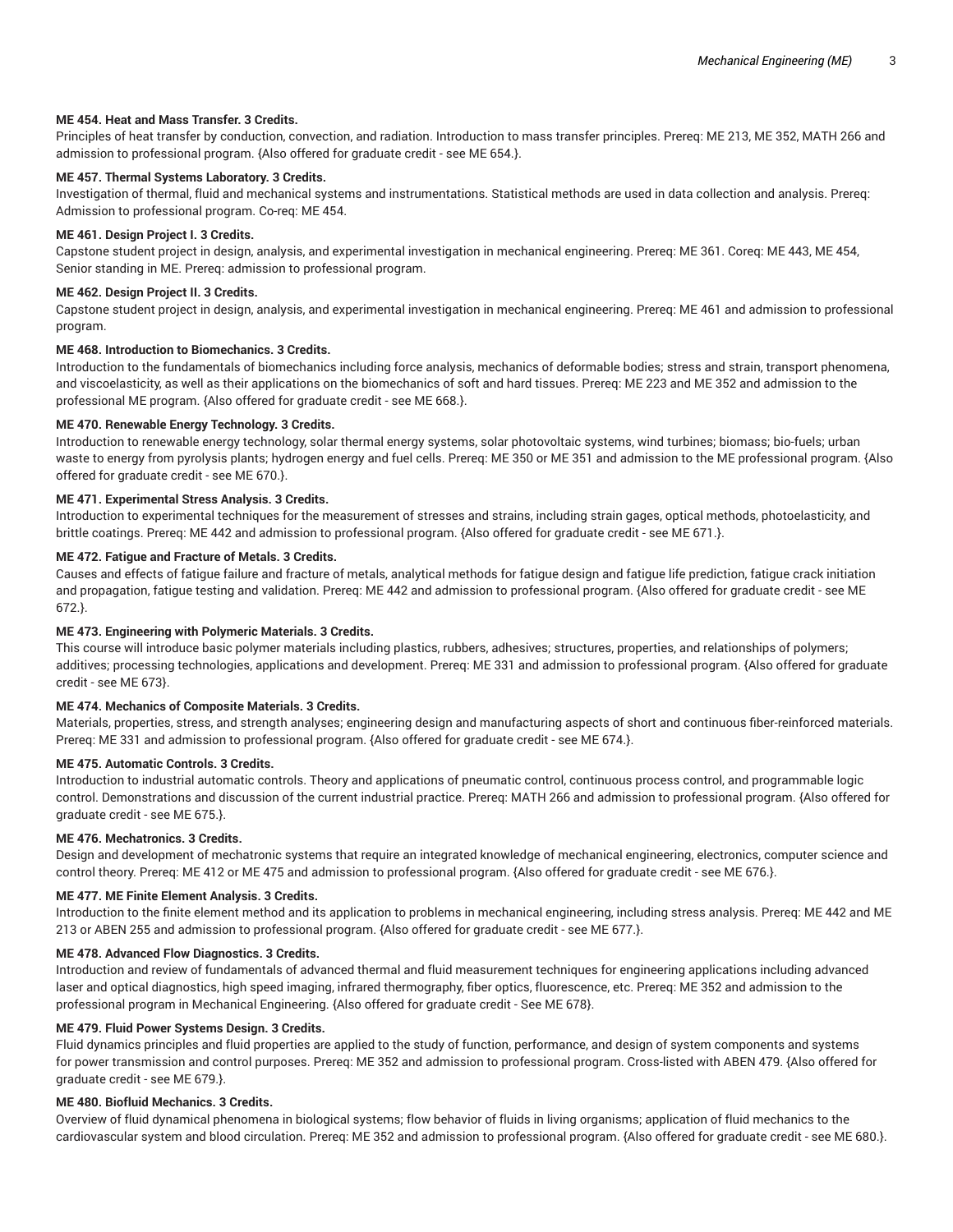# **ME 481. Fundmentals of Energy Conversion. 3 Credits.**

Introduction to electric power generating systems and their major components such as turbines, boilers, condensers, and cooling towers. Prereq: ME 351 and admission to professional program. {Also offered for graduate credit - see ME 681.}.

# **ME 483. Introduction to Computational Fluid Dynamics. 3 Credits.**

Introduction to the methods and analysis techniques used in numerical solutions of fluid flow, heat and mass transfer problems of practical engineering interest. Prereq: ME 352 and admission to professional program. {Also offered for graduate credit - see ME 683.}.

# **ME 484. Gas Turbines. 3 Credits.**

Theory and design of gas turbines and components. Prereq: ME 454 and admission to professional program. {Also offered for graduate credit - see ME 684.}.

# **ME 485. Heating, Ventilation and Air Conditioning. 3 Credits.**

Application of the basic fundamentals of thermodynamics, heat transfer, and fluid flow to heating, ventilating, and air conditioning. Prereq: ME 352 and admission to professional program. {Also offered for graduate credit - see ME 685.}.

# **ME 486. Nanotechnology and Nanomaterials. 3 Credits.**

This course covers principles of nanotechnology, nanomaterials and develops a framework for their understanding. The basic tools of nanotechnology: nanoscale characterization, physics and materials design will be discussed in the context of current technological advances. Prereq: Senior standing in Engineering or Sciences. Cross-listed with CE 486. {Also offered for graduate credit - see ME 686.}.

## **ME 487. Internal Combustion Engines. 3 Credits.**

Theory and practice of power and propulsion engines utilizing gas as a working substance. Study of gas turbines, spark, and compression ignition engines are included along with hybrid systems. Prereq: ME 351 and admission to professional program. {Also offered for graduate credit - see ME 687.}.

# **ME 488. Introduction to Aerodynamics. 3 Credits.**

Introductory aerodynamics, aerodynamic characteristics of airfoils, and other components subjected to inviscid-incompressible flows; dynamics of compressible fluids; shock waves, one-dimensional flow, expansion waves in two-dimensional flow, and compressible flow over aerodynamic bodies. Prereq: ME 352 and admission to professional program or graduate standing. {Also offered for graduate credit - see ME 688.}.

## **ME 489. Vehicle Dynamics. 3 Credits.**

Fundamental science and engineering underlying the design and operation of vehicles. Use of previous knowledge of statics, kinematics, dynamics, and machine design. Prereq: ME 222 and admission to professional program. {Also offered for graduate credit - see ME 689.}.

## **ME 491. Seminar. 1-5 Credits.**

# **ME 492. Global Practicum: Study Abroad. 1-15 Credits.**

Pre-Arranged study at accredited foreign institutions (study abroad), domestic institutions (National Student Exchange) or on approved study abroad programs. Pre-requisite: Sophomore standing and prior approval by International Student and Study Abroad Services and major department. Graded 'P'or 'F' (Undergraduate), or 'S' or 'U' (Graduate).

## **ME 494. Individual Study. 1-5 Credits.**

# **ME 496. Field Experience. 1-15 Credits.**

**ME 499. Special Topics. 1-5 Credits.**

# **ME 612. Engineering Measurements. 3 Credits.**

Principles and characteristics of instruments used for engineering measurements, statistical analysis of data, signal conditioning, data acquisition systems. Includes laboratory. {Also offered for undergraduate credit - see ME 412.}.

# **ME 621. Theory of VIbrations. 3 Credits.**

Fundamentals of vibrations; free, forced, and damped vibration of single and multiple degrees of freedom systems. {Also offered for undergraduate credit - see ME 421.}.

## **ME 635. Plastics and Injection Molding Manufacturing. 3 Credits.**

Product and process engineering for manufacturers of plastic products; material evaluation and selection, mold design, process design, quality evalutaion of manufactured plastic parts. Cross-listed with IME 635. {Also offered for undergraduate credit - see ME 435.}.

# **ME 636. Biopolymers and Biocomposites. 3 Credits.**

Structure/properties/synthesis of biopolymers, biomaterials and engineered biocomposites derived from plant based materials. An interdisciplinary course designed for graduate students. Introduction to science and engineering of converting biorenewable resources into novel biobased materials and products. Introduction to principles and concepts critical to successful design of polymeric biomaterials, coatings, and biocomposites. Understanding environmental impacts through life cycle analysis (LCA). Restrictions: A junior standing student can register if accepted to an accelerated graduate program. Cross-listed with CHEM 636 and CPM 636. {Also offered for undergraduate credit - See ME 436.}.

# **ME 637. Engineering Ceramics. 3 Credits.**

Study the crystal and defect structures to determine the electrical and mass transport behaviors in ceramic materials. Investigation on microstructure of ceramic materials and its effect on optical, magnetic, dielectic, and thermo-mechanical properties. {Also offered for undergraduate credit - see ME 437.}.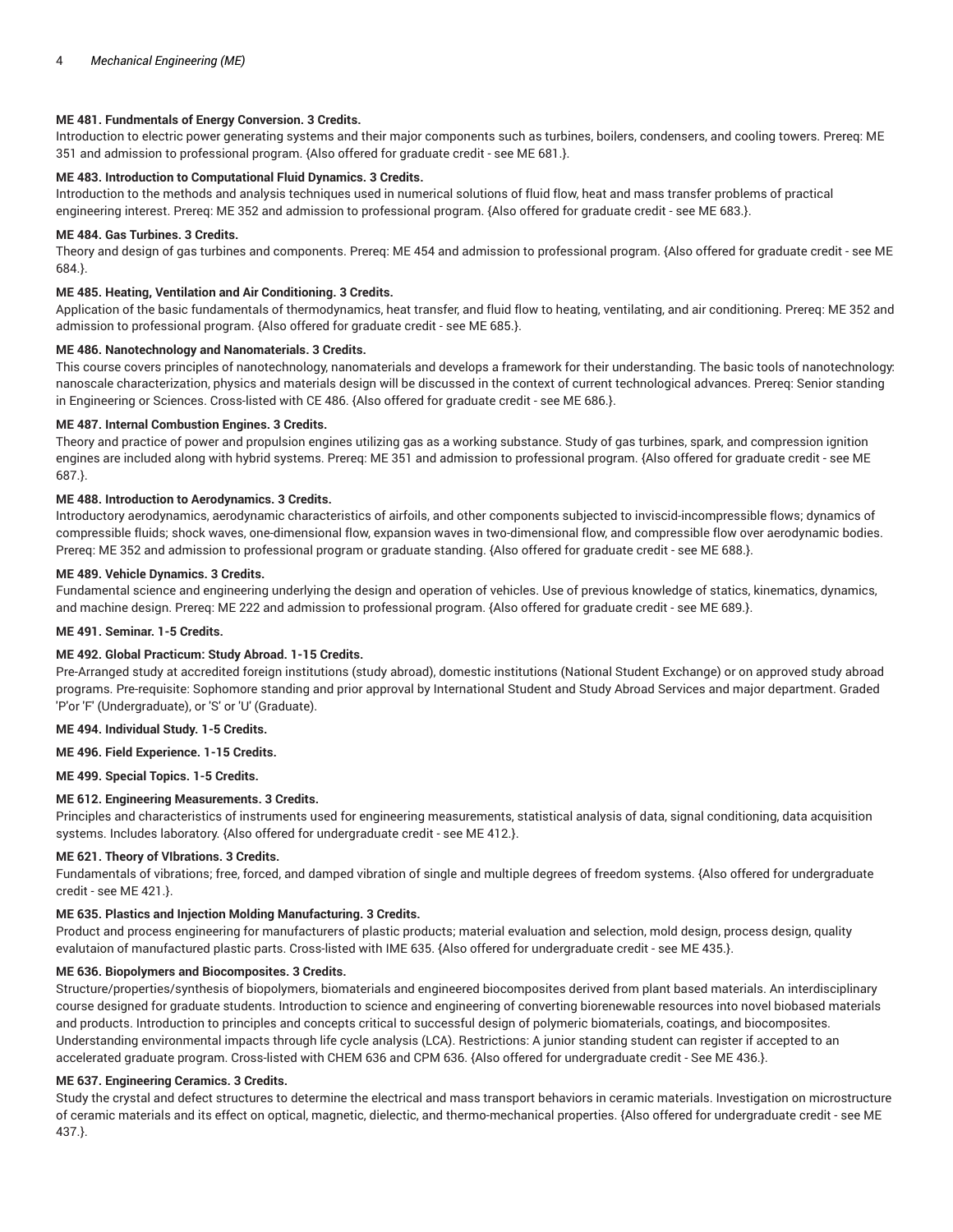## **ME 642. Machine Design I. 3 Credits.**

Application of engineering mechanics, material properties, and failure theories to the design of reliable machine components. {Also offered for undergraduate credit - see ME 442.}.

# **ME 643. Machine Design II. 3 Credits.**

Application of methods, procedures, and standards used in the design and selection of mechanical components and elements, including springs, roller and journal bearings, gears, brakes, belts and flexible elements. {Also offered for undergraduate credit - see ME 443.}.

## **ME 654. Heat and Mass Transfer. 3 Credits.**

Principles of heat transfer by conduction, convection, and radiation. Introduction to mass transfer principles. {Also offered for undergraduate credit see ME 454.}.

# **ME 668. Introduction to Biomechanics. 3 Credits.**

Introduction to the fundamentals of biomechanics including force analysis, mechanics of deformable bodies; stress and strain, transport phenomena, and viscoelasticity, as well as their applications on the biomechanics of soft and hard tissues. {Also offered for undergraduate credit - see ME 468.}.

## **ME 670. Renewable Energy Technology. 3 Credits.**

Introduction to renewable energy technology, solar thermal energy systems, solar photovoltaic systems, wind turbines; biomass; bio-fuels; urban waste to energy from pyrolysis plants; hydrogen energy and fuel cells. {Also offered for undergraduate credit - see ME 470.}.

## **ME 671. Experimental Stress Analysis. 3 Credits.**

Introduction to experimental techniques for the measurement of stresses and strains, including strain gages, optical methods, photoelasticity, and brittle coatings. {Also offered for undergraduate credit - see ME 471.}.

## **ME 672. Fatigue and Fracture of Metals. 3 Credits.**

Causes and effects of fatigue failure and fracture of metals, analytical methods for fatigue design and fatigue life prediction, fatigue crack initiation and propagation, fatigue testing and validation. {Also offered for undergraduate credit - see ME 472.}.

## **ME 673. Polymer Engineering. 3 Credits.**

This course will introduce basic polymer materials including plastics, rubbers, adhesives; structures, properties, and relationships of polymers; additives; processing technologies, applications and development. {Also offered for undergraduate credit - see ME 473.}.

# **ME 674. Mechanics of Composite Materials. 3 Credits.**

Materials, properties, stress, and strength analyses; engineering design and manufacturing aspects of short and continuous fiber-reinforced materials. {Also offered for undergraduate credit - see ME 474.}.

## **ME 675. Automatic Controls. 3 Credits.**

Introduction to industrial automatic controls. Theory and applications of pneumatic control, continuous process control, and programmable logic control. Demonstrations and discussion of the current industrial practice. {Also offered for undergraduate credit - see ME 475.}.

# **ME 676. Mechatronics. 3 Credits.**

Design and development of mechatronic systems that require an integrated knowledge of mechanical engineering, electronics, computer science and control theory. {Also offered for undergraduate credit - see ME 476.}.

# **ME 677. ME Finite Element Analysis. 3 Credits.**

Introduction to the finite element method and its application to problems in mechanical engineering, including stress analysis. {Also offered for undergraduate credit - see ME 477.}.

# **ME 678. Advanced Flow Diagnostics. 3 Credits.**

Introduction and review of fundamentals of advanced thermal and fluid measurement techniques for engineering applications including advanced laser and optical diagnostics, high speed imaging, infrared thermography, fiber optics, fluorescence, etc. {Also offered for undergraduate credit - See ME 478}.

## **ME 679. Fluid Power Systems Design. 3 Credits.**

Fluid dynamics principles and fluid properties are applied to the study of function, performance, and design of system components and systems for power transmission and control purposes. {Also offered for undergraduate credit - see ME 479.}.

## **ME 680. Biofluid Mechanics. 3 Credits.**

Overview of fluid dynamical phenomena in biological systems; flow behavior of fluids in living organisms; application of fluid mechanics to the cardiovascular system and blood circulation. {Also offered for undergraduate credit - see ME 480.}.

## **ME 681. Fundamentals of Energy Conversion. 3 Credits.**

Introduction to electric power generating systems and their major components such as turbines, boilers, condensers, and cooling towers. {Also offered for undergraduate credit - see ME 481.}.

# **ME 683. Introduction to Computational Fluid Dynamics. 3 Credits.**

Introduction to the methods and analysis techniques used in numerical solutions of fluid flow, heat and mass transfer problems of practical engineering interest. {Also offered for undergraduate credit - see ME 483.}.

## **ME 684. Gas Turbines. 3 Credits.**

Theory and design of gas turbines and components. Prereq: ME 654. {Also offered for undergraduate credit - see ME 484.}.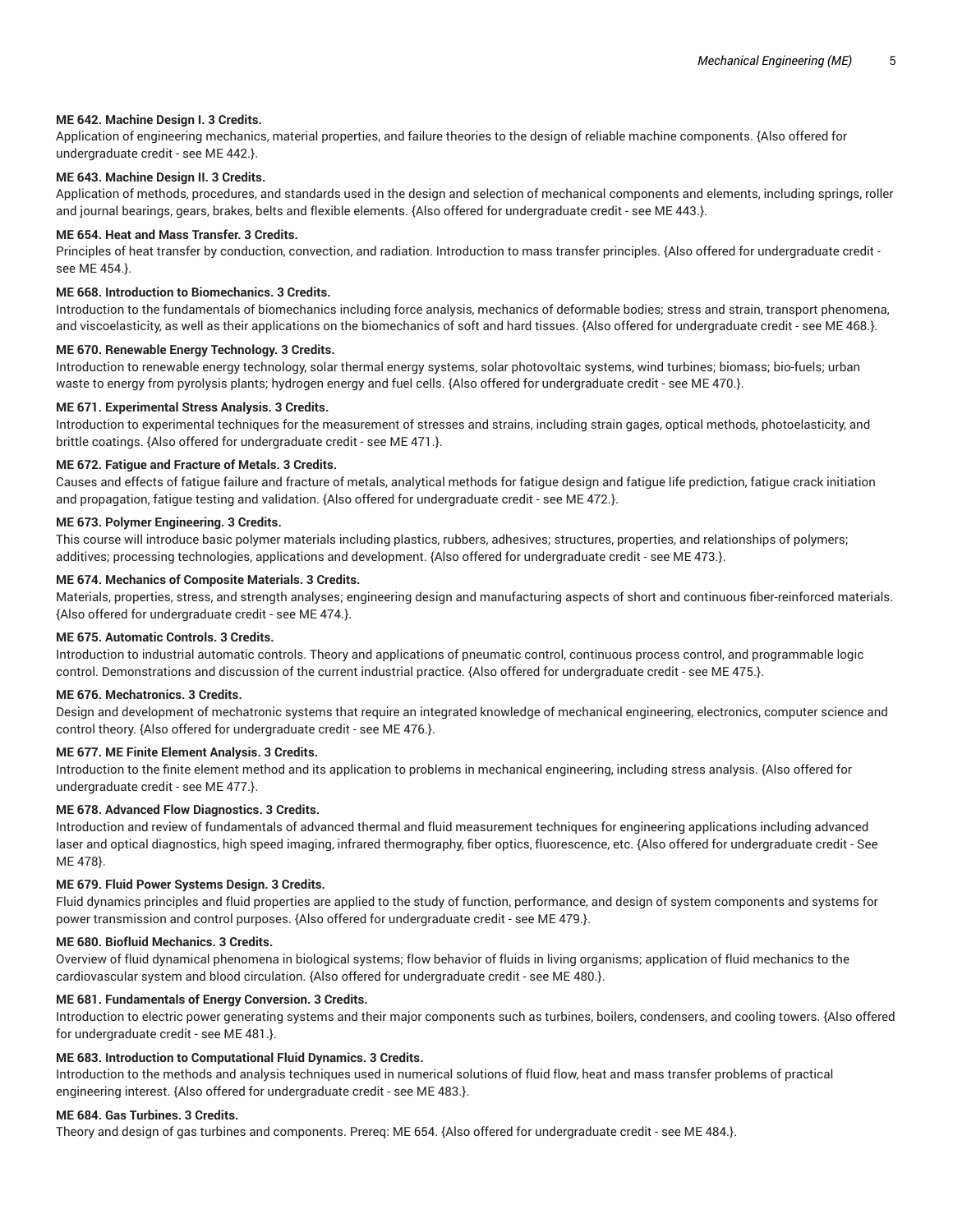# **ME 685. Heating, Ventilation and Air Conditioning. 3 Credits.**

Application of the basic fundamentals of thermodynamics, heat transfer, and fluid flow to heating, ventilating, and air conditioning. {Also offered for undergraduate credit - see ME 485.}.

# **ME 686. Nanotechnology and Nanomaterials. 3 Credits.**

This course covers principles of nanotechnology, nanomaterials and develops a framework for their understanding. The basic tools of nanotechnology: nanoscale characterization, physics and materials design will be discussed in the context of current technological advances. {Also offered for undergraduate credit - see ME 486.}.

## **ME 687. Internal Combustion Engines. 3 Credits.**

Theory and practice of power and propulsion engines utilizing gas as a working substance. Study of gas turbines, spark, and compression ignition engines. {Also offered for undergraduate credit - see ME 487.}.

## **ME 688. Introduction to Aerodynamics. 3 Credits.**

Introductory aerodynamics, aerodynamic characteristics of airfoils, and other components subjected to inviscid-incompressible flows; dynamics of compressible fluids; shock waves, one-dimensional flow, expansion waves in two-dimensional flow, and compressible flow over aerodynamic bodies. {Also offered for undergraduate credit - see ME 488.}.

## **ME 689. Vehicle Dynamics. 3 Credits.**

Fundamental science and engineering underlying the design and operation of vehicles. Use of previous knowledge of statics, kinematics, dynamics, and machine design. {Also offered for undergraduate credit - see ME 489.}.

## **ME 690. Graduate Seminar. 1-3 Credits.**

**ME 696. Special Topics. 1-5 Credits.**

## **ME 711. Advanced Engineering Analysis. 3 Credits.**

Mathematical analysis and numerical treatment of engineering problems, eigenvalue problems in lumped and distributed parameter systems, advanced mathematics applied to engineering design.

# **ME 712. Advanced Finite Element Analysis. 3 Credits.**

Application of finite element methods to problems of plasticity, viscoplasticity, fracture, vibrations, fluids, material and geometric non-linearity, and heat transfer. Recommended: ME 677.

## **ME 717. Advanced Controls for Mechanical Systems. 3 Credits.**

Analysis and design of multivariable control systems for robust stabilization and optimal performance of mechanical systems.

## **ME 720. Continuum Mechanics. 3 Credits.**

Tensor analysis in affined and metric spaces, kinematics of motion, general principles of continuum mechanics and postulates on constitutive laws. Two 75-minute lectures. Cross-listed with CE 720.

## **ME 721. Advanced Dynamics. 3 Credits.**

Newtonian dynamics; dynamics of particles; dynamics of rigid bodies; multi-body dynamics; variational principles; principle of virtual work; d'Alembert's principle; Hamilton's principle; Lagrange's equation of motion; kinematics of rigid bodies; solutions of nonholonomic equations of motion.

## **ME 722. Advanced Mechanics of Materials. 3 Credits.**

Stress, deformation, failure analysis of deformable bodies and structures under static and dynamic loadings, fundamental concepts and definitions in stress, strain, energy methods, plasticity, fracture, fatigue, creep, contact, impact and stability of solid bodies and plate bending problems.

## **ME 725. Advanced Mechanics and Failure of Composites. 3 Credits.**

Concepts in static, dynamics, impact, and thermal analysis of anisotropic elastic materials are covered. Different failure theories, laminated theories, and micromechanics formulations of composites are reviewed in detail.

## **ME 726. Fracture Mechanics. 3 Credits.**

Linear elastic fracture mechanics, energy release rate, stress intensity factor, J-integral, elasto-plastic fracture, crack tip plasticity, crack propagation, fracture fatigue crack growth, fracture tests, fracture in polymers, ceramics and composite materials.

## **ME 728. Stress Waves in Solids. 3 Credits.**

Introduction to fundamental concepts and principles of stress waves propagating in solid materials and relevant applications and experimental techniques.

## **ME 729. Advanced Vibrations. 3 Credits.**

Newton-Euler method; Lagrange's method; frequency response; modal analysis; eigenvalue problems; second-order stiffness systems (rod, shaft and string); Euler-Bernoulli beam theory; Rayleigh beam theory; Timoshenko beam theory; extended operator; membranes.

## **ME 731. Mechanical Behavior of Materials. 3 Credits.**

Fundamental concepts of elastic, viscoelastic, and plastic deformation of materials; emphasizing atomic and microstructure-mechanical property relationships. Theory of static and dynamic dislocations; fracture, fatigue, and creep as well as strengthening mechanisms in materials.

## **ME 733. Polymer Nanocomposites. 3 Credits.**

Fundamental concepts and principles of nanotechnology, nanostructured materials and nanocomposites; polymer nanocomposites processing, property characterization, and relevant modeling.